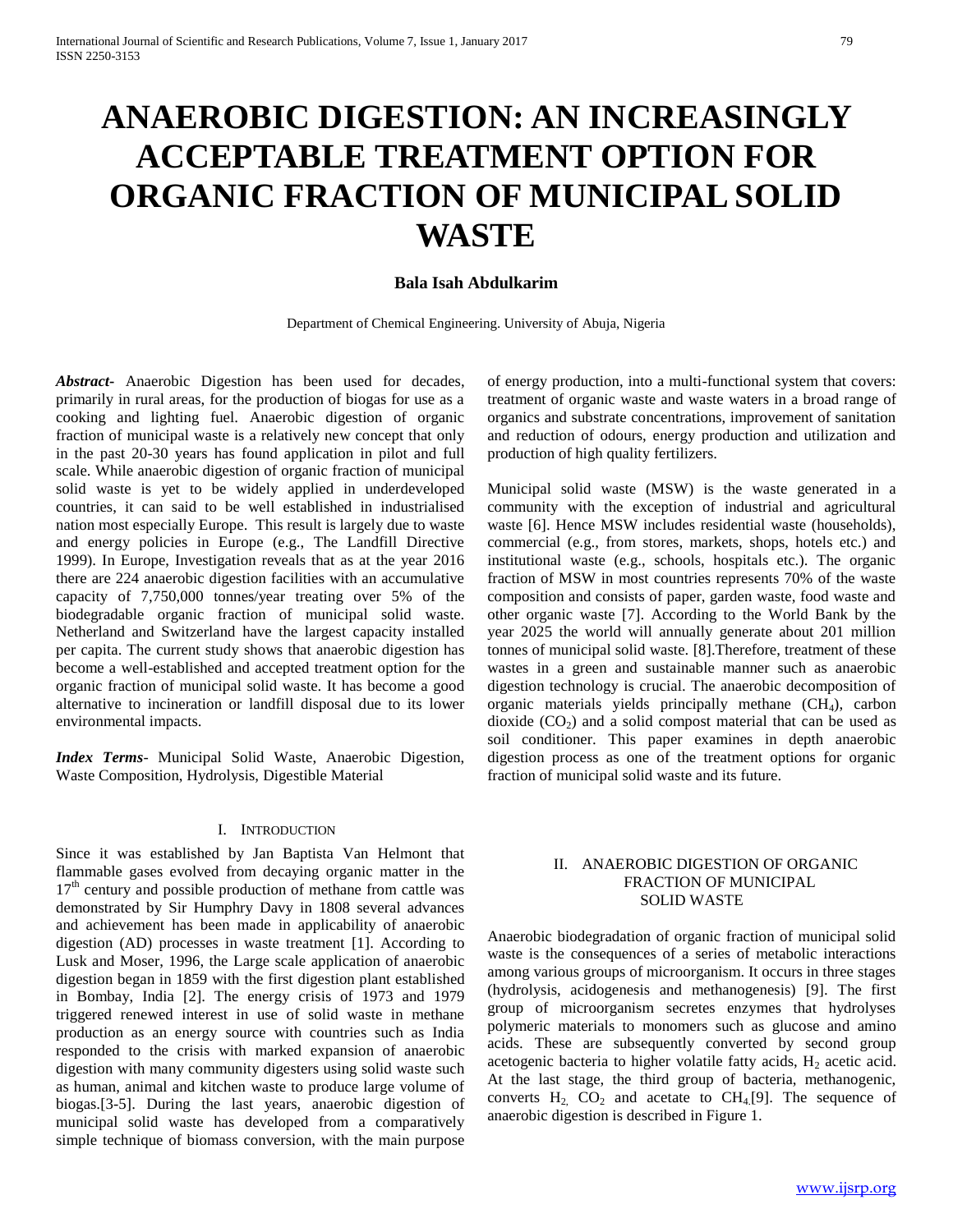

Figure 1. Steps and sequence of anaerobic digestion of organic fraction of municipal solid waste.

#### *2.1 Hydrolysis/liquefaction*

This is the first stage in anaerobic digestion of organic fraction of municipal solid waste (OFMSW). Fermentative bacteria convert the insoluble complex organic matter, such as cellulose, into soluble molecules such as sugars, amino acids and fatty acids. The complex polymeric matter is hydrolyzed to monomer, e.g., cellulose to sugars or alcohols and proteins to peptides or amino acids, by hydrolytic enzymes, (lipases, proteases, cellulases, amylases, etc.) secreted by microbes. [10, 11]. The hydrolytic activity is of significant importance in high organic waste and may become rate limiting. Some industrial operations overcome this limitation by the use of chemical reagents to enhance hydrolysis. The application of chemicals to enhance the first step has been found to result in a shorter digestion time and provide a higher methane yield [12].

#### *2.2 Acetogenesis*

In the second stage, acetogenic bacteria, also known as acid formers, convert the products of the first phase to simple organic acids, carbon dioxide and hydrogen. The principal acids produced are acetic acid (CH3COOH), propionic acid (CH<sub>3</sub>CH<sub>2</sub>COOH), butyric acid (CH<sub>3</sub>CH<sub>2</sub>CH<sub>2</sub>COOH), and ethanol  $(C_2H_5OH)$ . The products formed during acetogenesis are due to a number of different microbes, e.g., s*yntrophobacter wolinii*, a propionate decomposer and s*ytrophomonos wolfei*, a butyrate decomposer. An acetogenesis reaction is shown in equation (1).

62<sup>2</sup> → 225 + 2<sup>2</sup> −− − − −− − − − −− (1)

#### *2.3 Methanogenesis.*

In the third stage (methanogenesis methane is produced by bacteria called methane formers (also known as methanogens) in two ways: either by means of cleavage of acetic acid molecules to generate carbon dioxide and methane, or by reduction of carbon dioxide with hydrogen [7]. The methanogenic bacteria include *methanobacterium, methanobacillus, methanococcus and methanosarcina*. Methanogens can also be divided into two groups: acetate and H<sub>2</sub>/CO<sub>2</sub> consumers. *Methanosarcina spp. and methanothrix spp*. (also, methanosaeta) are considered to be important in anaerobic digestion both as acetate and

 $H_2/CO_2$ consumers. The methanogenesis reactions can be expressed as follows in equations (2), (3) and (4).

$$
CH_3COOH \rightarrow CH_4 + CO_2 - - - - - - - - - - - (2)
$$
  

$$
2C_2H_5OH + CO_2 \rightarrow CH_4 + 2CH_3COOH - - - - - - - - - - - (3)
$$
  

$$
CO_2 + 4H_2 \rightarrow CH_4 + 2H_2O - - - - - - - - - - - - - - - (4)
$$

#### III. ANAEROBIC DIGESTION SYSTEM

Generally, the overall anaerobic digestion technology process can be divided into four stages: Pre-treatment, waste digestion, gas recovery and residue treatment. Most digestion systems require pre-treatment of waste to obtain homogeneous feedstock. According to De Baere, 2006, anaerobic technologies for treatment of organic fraction of municipal solid waste treatment can be categorise into: batch systems which can either exist as one or two stage system, one stage continuous system (low solids or high solids) and two stage continuous system (dry-wet and wet-wet). Batch reactors are used where the reactor is loaded with feedstock at the beginning of the reaction and products are discharged at the end of a cycle. The other type of reactor used, mostly for low solids slurries, is continuous flow where the feedstock is continuously charged and discharged. Batch reactors are loaded with feedstock, subjected to reaction, and then are discharged and loaded with a new batch. There are three types of batch systems - single stage batch system, sequential batch system and an Upflow Anaerobic Sludge Blanket reactor.

Single-stage digesters are simple to design, build, and operate and are generally less expensive. The organic loading rate (OLR) of single-stage digesters is limited by the ability of methanogenic organisms to tolerate the sudden decline in pH that results from rapid acid production during hydrolysis. Two-stage digesters separate the initial hydrolysis and acid-producing fermentation from methanogenesis, which allows for higher loading rates but requires additional reactors and handling systems. Worldwide, about 90 percent of the installed AD capacity is from single-stage systems and about 10 percent is of two-stage systems.

#### *3.1 Significant Operating Parameters in Anaerobic Digestion Process*

In general, the optimal conditions for anaerobic digestion of organic matter are near-neutral pH between 6.8 –7.4, constant temperature (thermophilic  $55^{\circ}$ C -  $70^{\circ}$ C and mesophilic  $37^{\circ}$ C), and a relatively consistent feeding rate [13, 14]. Imbalances among the different microorganisms can develop if conditions are not maintained near optimum. The most common result of imbalance is the buildup of organic acids which suppresses the methanogenic organisms adding to even more buildup of acidity [15]. Acid buildup is usually controlled naturally by inherent chemical buffers and by the methanogens themselves as they consume acids to produce methane. These natural controls can break down if too much feed is added and organic acids are produced faster than they are consumed, if inhibitory compounds accumulate, or if the feed stream lacks natural pH buffers such as carbonate and ammonium.

Solid concentrations higher than about 40 percent total solid (TS) can also result in process inhibition, likely due to the reduced contact area available to the AD microorganisms. The TS content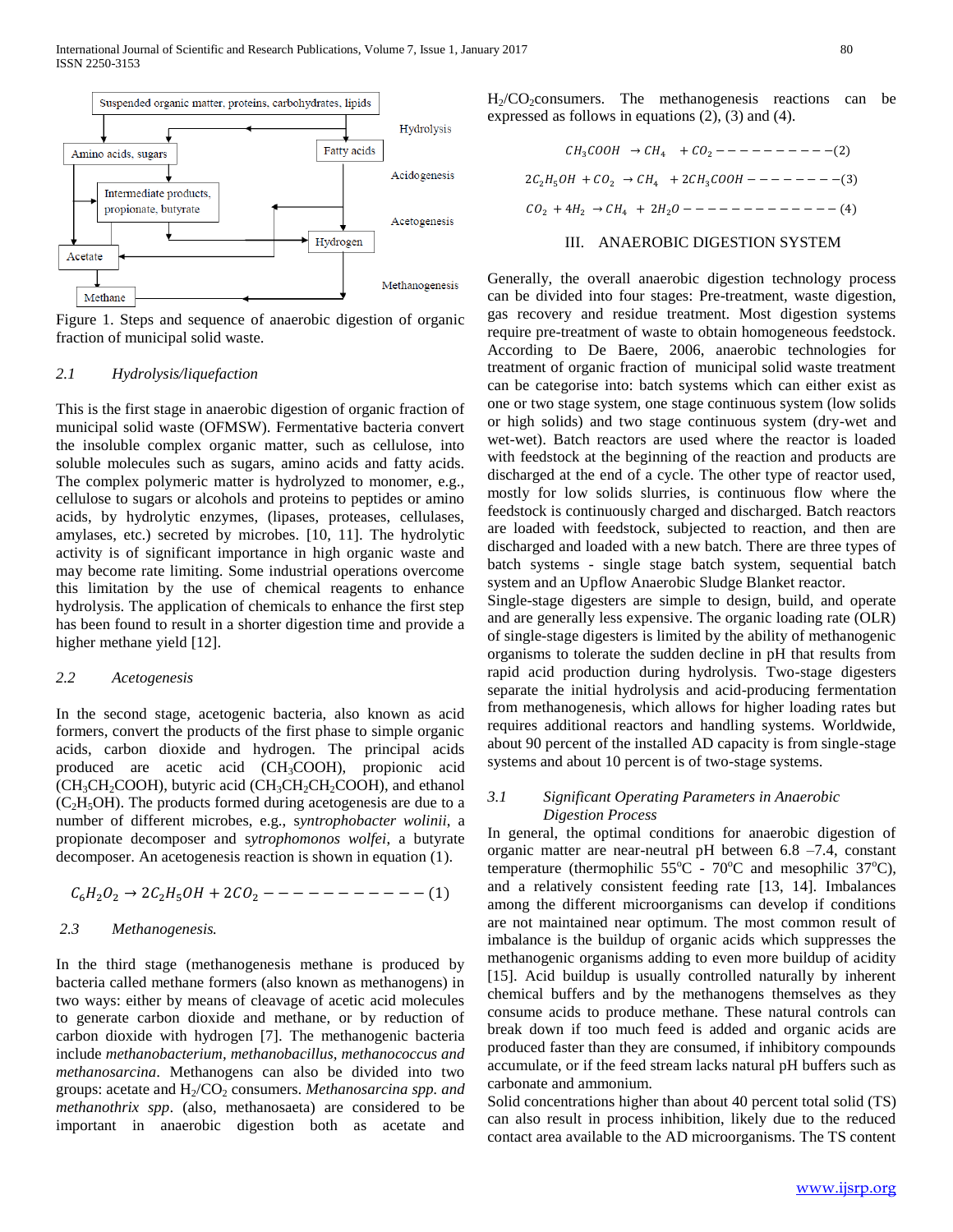of OFMSW typically ranges from 30-60 percent, thus some water may need to be added [16]. Higher temperatures result in faster reaction kinetics which, in practice, translates to smaller reactors needed to process a given waste stream. However, the micro-organisms themselves are adapted to relatively narrow temperature ranges. Mesophilic and thermophilic microbes are adapted to roughly 30 - 40°C and 50 - 60 °C respectively. The most important nutrients for bacteria are carbon and nitrogen, but these two elements must be provided in the proper ratio. Otherwise, ammonia can build up to levels that can inhibit the microorganisms. The appropriate carbon/nitrogen (C/N) ratio is highly important because it reflects the nutrients level of a digestion substrate [13]. It depends on the digestibility of the carbon and nitrogen sources; therefore, the appropriate C/N ratio for organic MSW may be different from that for other feedstocks such as manure or wastewater sludge. Information on typical C/N ratio of some digestable material is shown in Table 1.

|  |  |  | Table. 1. Typical C/N ratio of some digestable material. |  |
|--|--|--|----------------------------------------------------------|--|
|--|--|--|----------------------------------------------------------|--|

| S/N | <b>Raw material</b>   | <b>C/N Ratio</b> |
|-----|-----------------------|------------------|
| 1   | Human excreta         | 8                |
| 2   | Chicken dung          | 10               |
| 3   | Pig dung              | 18               |
| 4   | Sheep dung            | 19               |
| 5   | Cow dung              | 24               |
| 6   | Duck dung             | 8                |
| 8   | Elephant dung         | 43               |
| 9   | Goat dung             | 12               |
| 10  | Maize straw           | 60               |
| 11  | Rice straw            | 70               |
| 12  | Wheat straw           | 90               |
| 13  | Water hyacinth        | 25               |
| 14  | Municipal solid waste | 40               |
| 15  | Saw dust              | >200             |

Source :[17].

## IV. PRESENT AND FUTURE TREND OF ANAEROBIC DIGESTION.

In recent times, developed nations came under pressure to explore AD market because of two significant reasons: High energy prices and stringent environmental regulations, especially controls on organic matter going to landfills as well as further expansion of landfills. Because of environmental pressures, many nations have implemented or are considering methods to reduce the environmental impacts of waste disposal. In developing countries, china and India are ahead. In India the family size biogas programme initiated by the National Biogas and Manure Management Programme (NBMMP) in 2009-2010 installed family size anaerobic digesters which helped in waste management and energy generation. Indian has over 12 million installed family AD digesters while Indonesia and Cambodia have smaller biogas programme which reflects in the less than 1000 system found in each of the country. Over 19 million anaerobic digesters are currently installed in china and more than 25 million household are currently using biogas the produced biogas [18, 19]. Figure 1 is a world distribution of AD systems.



Figure 1. World geographical distribution of industrial anaerobic plants [20].

Europe leads in large centralized AD systems. The most commonly installed anaerobic digestion technology are Kompogas, Valorga, RosRoca, BTA, DRANCO, Citec and Linde. These technologies operate either in mesophilic or thermophilic temperature range. As at the year 2014, Cumulative percentage of mesophilic and thermophilic capacity are 67 and 33% respectively. Europe started AD with three plant with a total capacity of 120,000 tons per year in 1990 but presently, anaerobic digestion capacity in Europe is growing to a total of 290 plants and a digestion capacity of almost nine million tons per year in 2015. From 1990-2014, installed capacity of AD systems has increased in most European countries. Netherlands and Switzerland which are early starters in the application of AD technology have reached levels of 53,000 and 48,000 tonnes per year of installed capacity per million inhabitants respectively. other countries such as France and Spain have also recorded significant increase of installed capacity as indicated in Figure 2[21, 22].